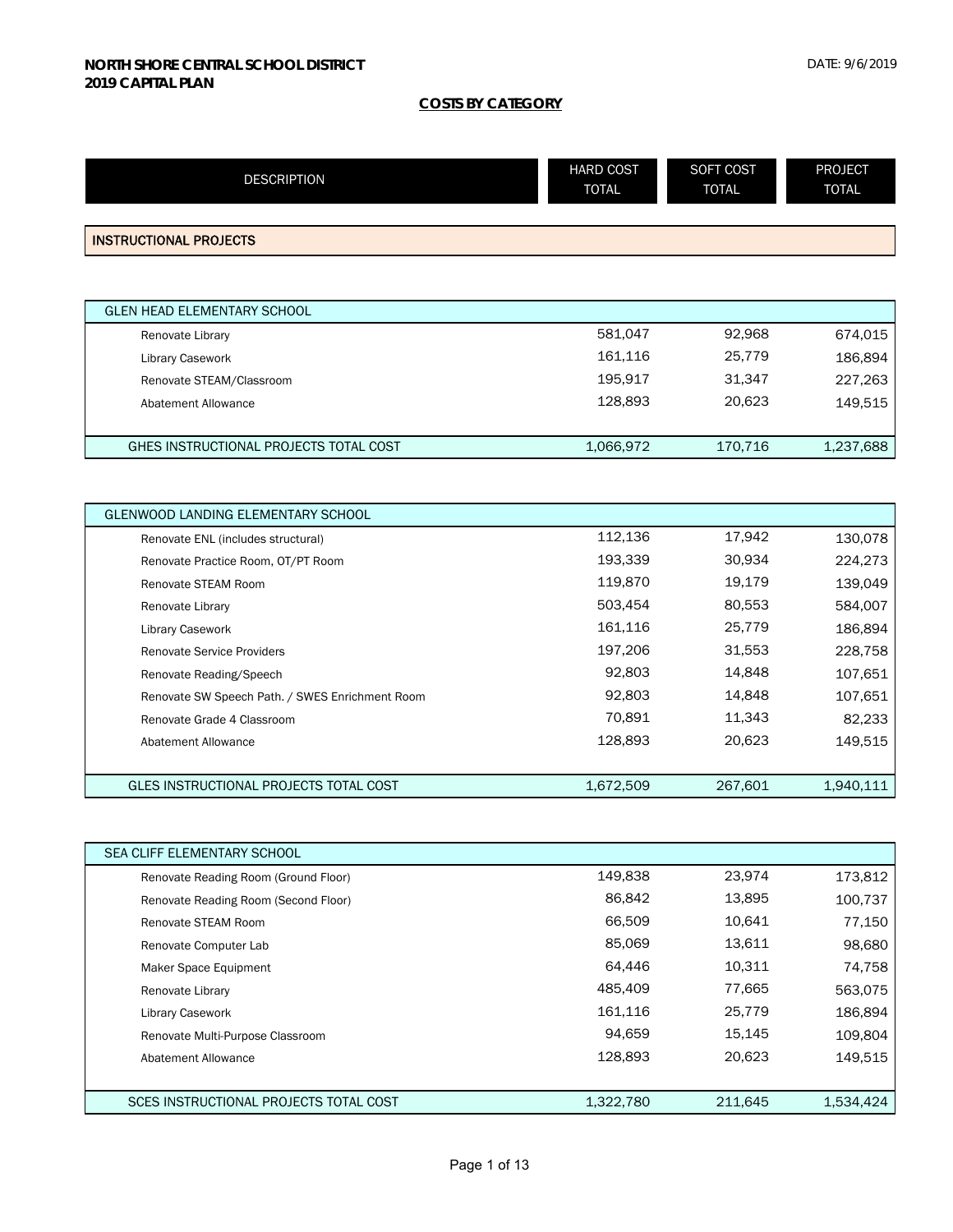| <b>DESCRIPTION</b> | <b>HARD COST</b> | SOFT COST    | <b>PROJECT</b> |
|--------------------|------------------|--------------|----------------|
|                    | <b>TOTAL</b>     | <b>TOTAL</b> | <b>TOTAL</b>   |
|                    |                  |              |                |

INSTRUCTIONAL PROJECTS continued

| NORTH SHORE MIDDLE SCHOOL                                             |           |           |           |
|-----------------------------------------------------------------------|-----------|-----------|-----------|
| New Lobby and Maker Space Addition                                    | 3,367,317 | 538,771   | 3,906,087 |
| Provide Maker Space Equipment                                         | 96,669    | 15,467    | 112,136   |
| New Entrance Canopy                                                   | 132,115   | 21,138    | 153,253   |
| Landscaping at Courtyard and Building Addition                        | 96,669    | 15,467    | 112,136   |
| Renovate F.A.C.S.                                                     | 310,631   | 49,701    | 360,332   |
| Kitchen Equipment at FACS                                             | 96,669    | 15,467    | 112,136   |
| Renovate Ensemble Room                                                | 353,810   | 56,610    | 410,419   |
| Renovate Computer Lab/Coding                                          | 89,709    | 14,353    | 104,063   |
| Renovate Media Center/AIS                                             | 762,528   | 122,004   | 884,533   |
| Library Casework                                                      | 193,339   | 30,934    | 224,273   |
| Renovate SS                                                           | 169,365   | 27,098    | 196,463   |
| Renovate Breakout Rooms                                               | 42,535    | 6,806     | 49,340    |
| Renovate Band, Choral and Rehearsal                                   | 322,231   | 51,557    | 373,788   |
| Renovate Science Labs                                                 | 265,519   | 42,483    | 308,002   |
| Science Lab Casework (Movable tables)                                 | 64,446    | 10,311    | 74,758    |
| Convert Main Office to Conference Room                                | 127,604   | 20,417    | 148,020   |
| <b>Abatement Allowance</b>                                            | 193,339   | 30,934    | 224,273   |
| Electrical Infrastructure Upgrades to Support Additions & Renovations | 34,801    | 5,568     | 40,369    |
|                                                                       |           |           |           |
| NSMS INSTRUCTIONAL PROJECTS TOTAL COST                                | 6,719,295 | 1,075,087 | 7,794,382 |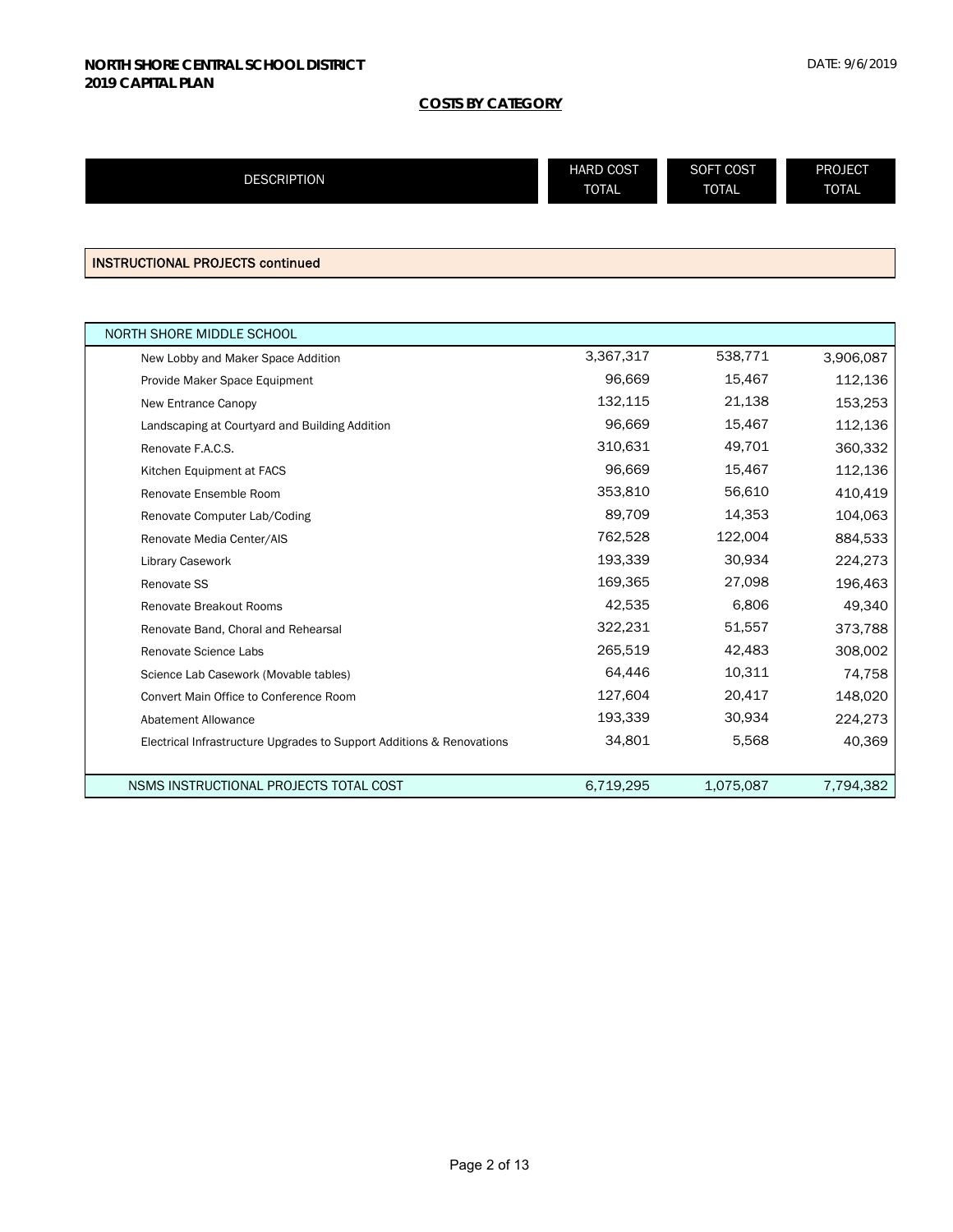| <b>DESCRIPTION</b> | <b>HARD COST</b> | SOFT COST    | <b>PROJECT</b> |
|--------------------|------------------|--------------|----------------|
|                    | <b>TOTAL</b>     | <b>TOTAL</b> | <b>TOTAL</b>   |
|                    |                  |              |                |

INSTRUCTIONAL PROJECTS continued

 $\ddot{\phantom{0}}$ 

| <b>NORTH SHORE HIGH SCHOOL</b>                                        |           |         |           |
|-----------------------------------------------------------------------|-----------|---------|-----------|
| New Corridor Link Addition                                            | 731,594   | 117,055 | 848,649   |
| Landscaping at Courtyard and Building Additions                       | 128,893   | 20,623  | 149,515   |
| Renovate Band                                                         | 1,059,496 | 169,519 | 1,229,016 |
| Renovate Robotics                                                     | 206,228   | 32,996  | 239,224   |
| <b>Renovate Life Skills</b>                                           | 123,737   | 19,798  | 143,535   |
| Kitchen Equipment at Life Skills                                      | 32,223    | 5,156   | 37,379    |
| Renovate World Language Lab                                           | 338,343   | 54,135  | 392,478   |
| Renovate Wood Shop                                                    | 251,340   | 40,214  | 291,555   |
| Renovate Orchestra and Media Lab                                      | 324,809   | 51,969  | 376,779   |
| Renovate Choral Room                                                  | 196,432   | 31,429  | 227,861   |
| Renovate Media Arts                                                   | 112,910   | 18,066  | 130,975   |
| Renovate Community Room                                               |           |         |           |
| Renovate Media Center/Math Lab                                        | 808,929   | 129,429 | 938,358   |
| Media Center Casework                                                 | 354,454   | 56,713  | 411,167   |
| Renovate Guidance/Student Support, Special Ed/Testing                 | 489,379   | 78,301  | 567,680   |
| Renovate S.T.E.M. Planning, Innovation Lab                            | 375,851   | 60,136  | 435,987   |
| <b>Renovate Math Breakout Rooms</b>                                   | 70,891    | 11,343  | 82,233    |
| <b>Abatement Allowance</b>                                            | 225,562   | 36,090  | 261,652   |
| Electrical Infrastructure Upgrades to Support Additions & Renovations | 41,429    | 6,629   | 48,058    |
|                                                                       |           |         |           |
| NSHS INSTRUCTIONAL PROJECTS TOTAL COST                                | 5,872,500 | 939,600 | 6,812,100 |

| ADMINISTRATION BUILDING                      |  |  |
|----------------------------------------------|--|--|
| No work in this category                     |  |  |
|                                              |  |  |
| ADMIN BLDG INSTRUCTIONAL PROJECTS TOTAL COST |  |  |

| <b>INSTRUCTIONAL PROJECTS TOTAL COSTS</b> | 16,654,056 | 2.664.649 | 19,318,704 |
|-------------------------------------------|------------|-----------|------------|
|                                           |            |           |            |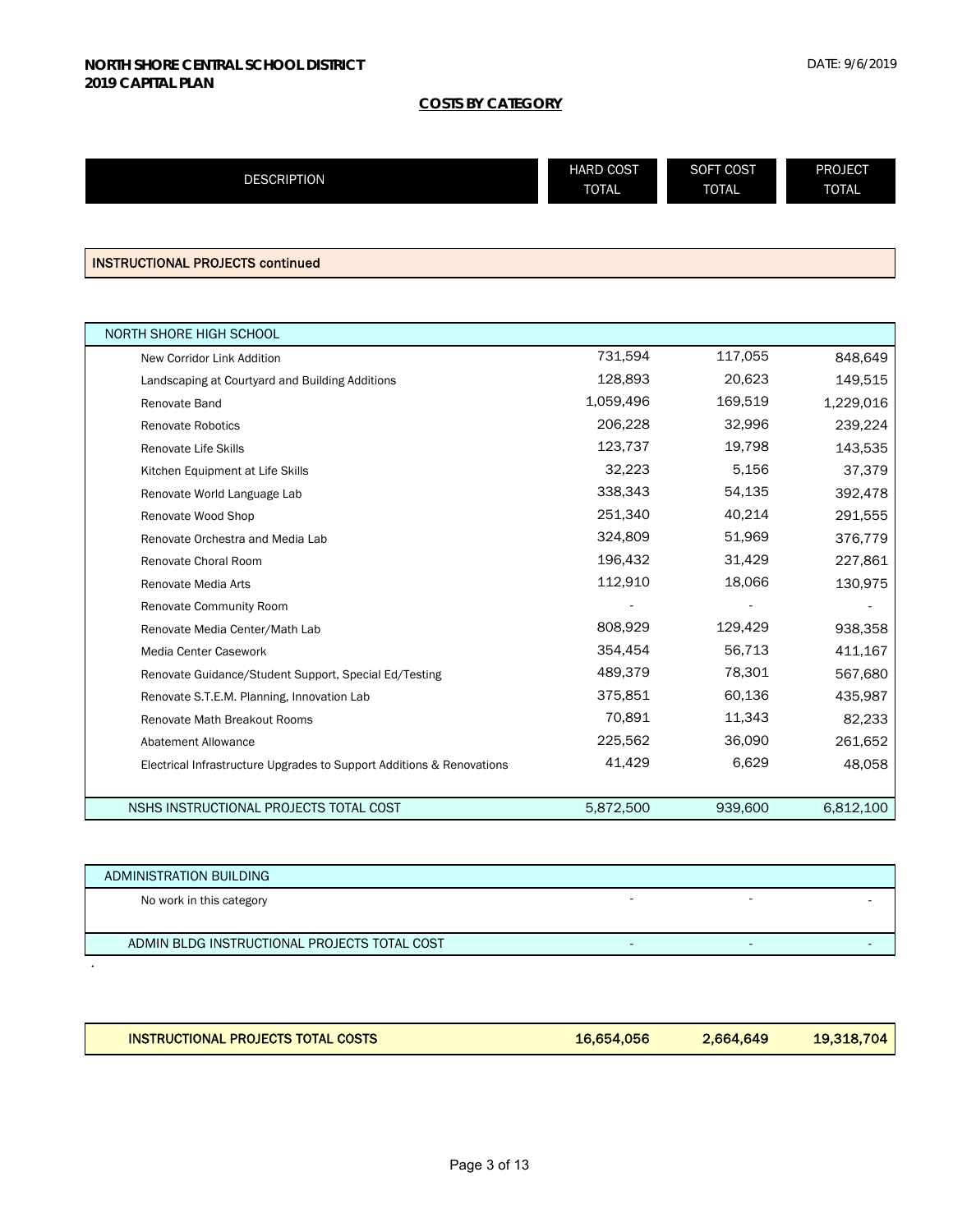| <b>DESCRIPTION</b> | <b>HARD COST</b><br><b>TOTAL</b> | <b>SOFT COST</b><br><b>TOTAL</b> | <b>PROJECT</b><br><b>TOTAL</b> |
|--------------------|----------------------------------|----------------------------------|--------------------------------|
|                    |                                  |                                  |                                |

#### INFRASTRUCTURE PROJECTS

| <b>GLEN HEAD ELEMENTARY SCHOOL</b>                                                                                                          |           |         |           |
|---------------------------------------------------------------------------------------------------------------------------------------------|-----------|---------|-----------|
| Renovate Faculty Bathroom                                                                                                                   | 50,268    | 8,043   | 58,311    |
| Provide Transgender Bathroom                                                                                                                | 50,268    | 8,043   | 58,311    |
| Renovate Single Toilet Rooms at 5 Classrooms                                                                                                | 49,624    | 7.940   | 57,563    |
| Renovate Boys and Girls Multi-User Bathrooms - First Floor                                                                                  | 78,882    | 12.621  | 91,503    |
| Renovate Boys and Girls Multi-User Bathrooms - Second Floor                                                                                 | 52,588    | 8.414   | 61,002    |
| In lieu of creating offices and storage at Auditorium Balcony, swap<br>locations of Nurse and OT/PT; renovate spaces incorporating offices. | 162,405   | 25.985  | 188,389   |
| Interior Door Replacement                                                                                                                   | 306.764   | 49.082  | 355,846   |
| Interior Door Frame Replacement                                                                                                             | 36,863    | 5,898   | 42.761    |
| Paging System - Replace Head End Equipment, Add Intercom Telephone Sets                                                                     | 225,562   | 36,090  | 261,652   |
| GHES INFRASTRUCTURE PROJECTS TOTAL COST                                                                                                     | 1,013,224 | 162,116 | 1,175,340 |

| <b>GLENWOOD LANDING ELEMENTARY SCHOOL</b>                               |           |         |           |
|-------------------------------------------------------------------------|-----------|---------|-----------|
| Renovate Kitchen Bathroom                                               | 15,467    | 2,475   | 17,942    |
| Renovate Boys and Girls Multi-User Bathrooms                            | 117,937   | 18,870  | 136,806   |
| Renovate Kindergarten Bathroom                                          | 58,002    | 9,280   | 67,282    |
| Renovate Auditorium Bathrooms                                           | 38,668    | 6,187   | 44,855    |
| Provide New Transgender Bathroom                                        | 51,557    | 8,249   | 59,806    |
| <b>Renovate Nurse's Office</b>                                          | 212,673   | 34,028  | 246,700   |
| Nurse's Casework and Equipment                                          | 96,669    | 15,467  | 112,136   |
| Renovate Boys and Girls Multi-User Bathrooms - Second Floor             | 180,450   | 28,872  | 209,321   |
| Renovate Boys and Girls Multi-User Bathrooms - First Floor              | 158,796   | 25,407  | 184,203   |
| Renovate Gym Office Bathrooms                                           | 116,003   | 18,561  | 134,564   |
| Renovate Nurse's Office Bathroom                                        | 7,734     | 1,237   | 8,971     |
| Renovate Social Worker Bathroom                                         | 42,535    | 6,806   | 49,340    |
| Renovate Boys and Girls Multi-User Bathrooms                            | 68,055    | 10,889  | 78,944    |
| Renovate Womens Bathroom                                                | 32,610    | 5,218   | 37,827    |
| Provide Closers and Stops on Interior Doors                             | 135,853   | 21,736  | 157,589   |
| Paging System - Replace Head End Equipment, Add Intercom Telephone Sets | 225,562   | 36,090  | 261,652   |
|                                                                         |           |         |           |
| GLES INFRASTRUCTURE PROJECTS TOTAL COST                                 | 1,558,568 | 249,371 | 1,807,939 |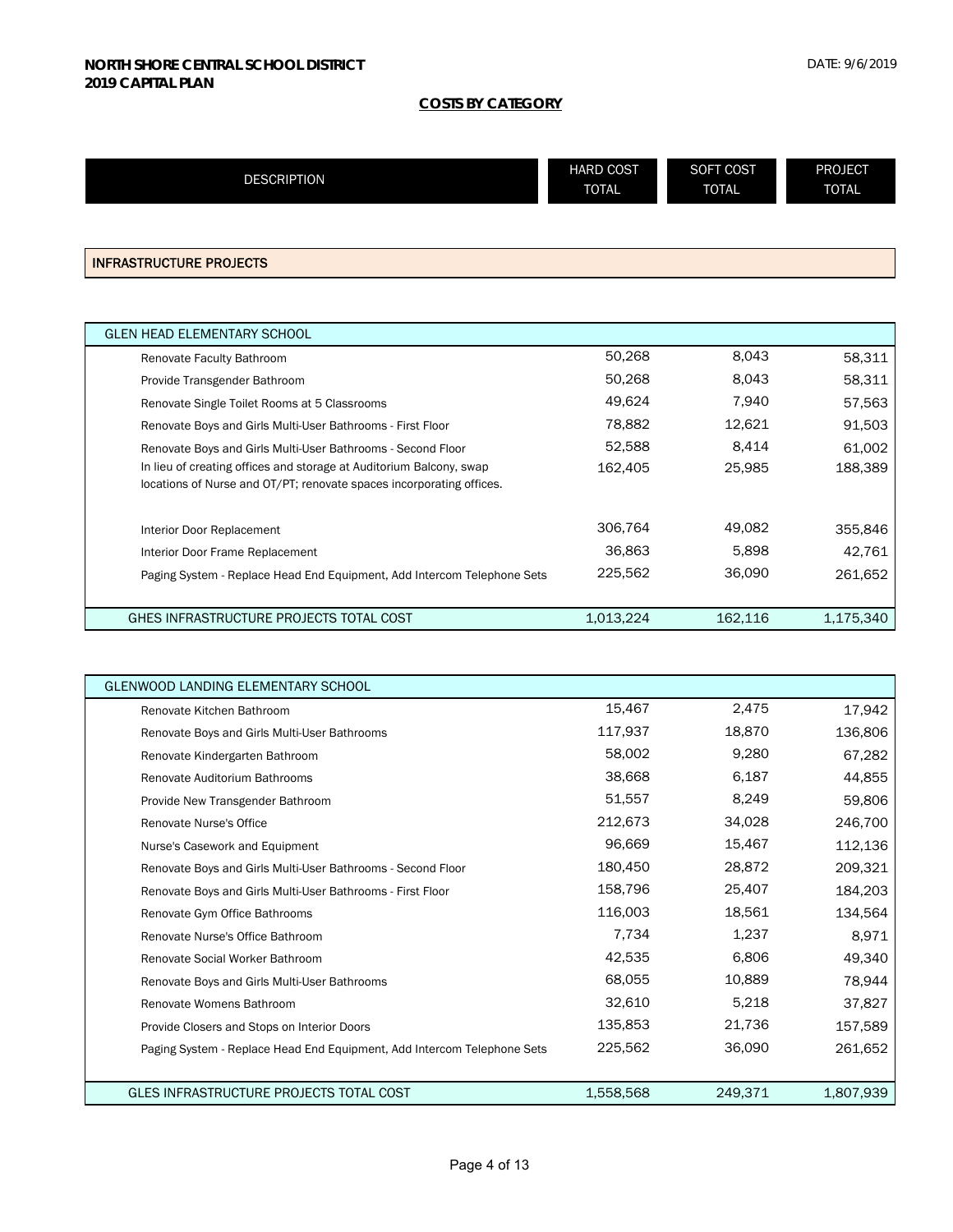| <b>DESCRIPTION</b> | <b>HARD COST</b> | SOFT COST    | PROJECT      |
|--------------------|------------------|--------------|--------------|
|                    | <b>TOTAL</b>     | <b>TOTAL</b> | <b>TOTAL</b> |
|                    |                  |              |              |

# INFRASTRUCTURE PROJECTS continued

| SEA CLIFF ELEMENTARY SCHOOL                                             |           |         |           |
|-------------------------------------------------------------------------|-----------|---------|-----------|
| Renovate Boys and Girls Multi-User Bathrooms at Center                  | 69,602    | 11,136  | 80,738    |
| Renovate Boys and Girls Multi-User Bathrooms at Gym                     | 276,474   | 44,236  | 320,710   |
| Renovate Kindergarten Bathrooms                                         | 41,890    | 6,702   | 48,592    |
| <b>Renovate Faculty Suite</b>                                           | 67,669    | 10,827  | 78,496    |
| Renovate Bathrooms at Principal and Nurse's Offices                     | 56,390    | 9,022   | 65,413    |
| Renovate Kindergarten/SWES Bathrooms                                    | 45,112    | 7,218   | 52,330    |
| Provide New Transgender Bathroom                                        | 51,557    | 8,249   | 59,806    |
| Renovate Boys and Girls Multi-User Bathrooms near Mus.                  | 87,002    | 13,920  | 100,923   |
| Renovate Boys and Girls Multi-User Bathrooms near Lib.                  | 38,668    | 6,187   | 44,855    |
| Renovate Boys and Girls Multi-User Bathrooms - First Floor              | 69,602    | 11,136  | 80,738    |
| Provide Closers and Stops on Interior Doors                             | 153,704   | 24,593  | 178,297   |
| Paging System - Replace Head End Equipment, Add Intercom Telephone Sets | 257,785   | 41,246  | 299.031   |
| Ventilation Upgrades at Nurse Suite                                     | 83,780    | 13,405  | 97,185    |
|                                                                         |           |         |           |
| SCES INFRASTRUCTURE PROJECTS TOTAL COST                                 | 1,299,236 | 207,878 | 1,507,114 |

| NORTH SHORE MIDDLE SCHOOL                                               |           |         |           |
|-------------------------------------------------------------------------|-----------|---------|-----------|
| Convert Home Economics to Main Office                                   | 641.885   | 102,702 | 744,586   |
| Renovate Mens and Womens Single-User Bathrooms                          | 81,202    | 12.992  | 94,195    |
| Renovate Boys and Girls Multi-User Bathrooms near Café                  | 180.450   | 28,872  | 209,321   |
| Renovate Boys and Girls Multi-User Bathrooms near Mus.                  | 203.006   | 32.481  | 235,487   |
| Provide Closers and Stops on Interior Doors                             | 96.669    | 15,467  | 112,136   |
| Paging System - Replace Head End Equipment, Add Intercom Telephone Sets | 290,008   | 46.401  | 336,409   |
| Fire Alarm System - Expansion                                           | 119.338   | 19.094  | 138,432   |
|                                                                         |           |         |           |
| NSMS INFRASTRUCTURE PROJECTS TOTAL COST                                 | 1,612,557 | 258,009 | 1,870,566 |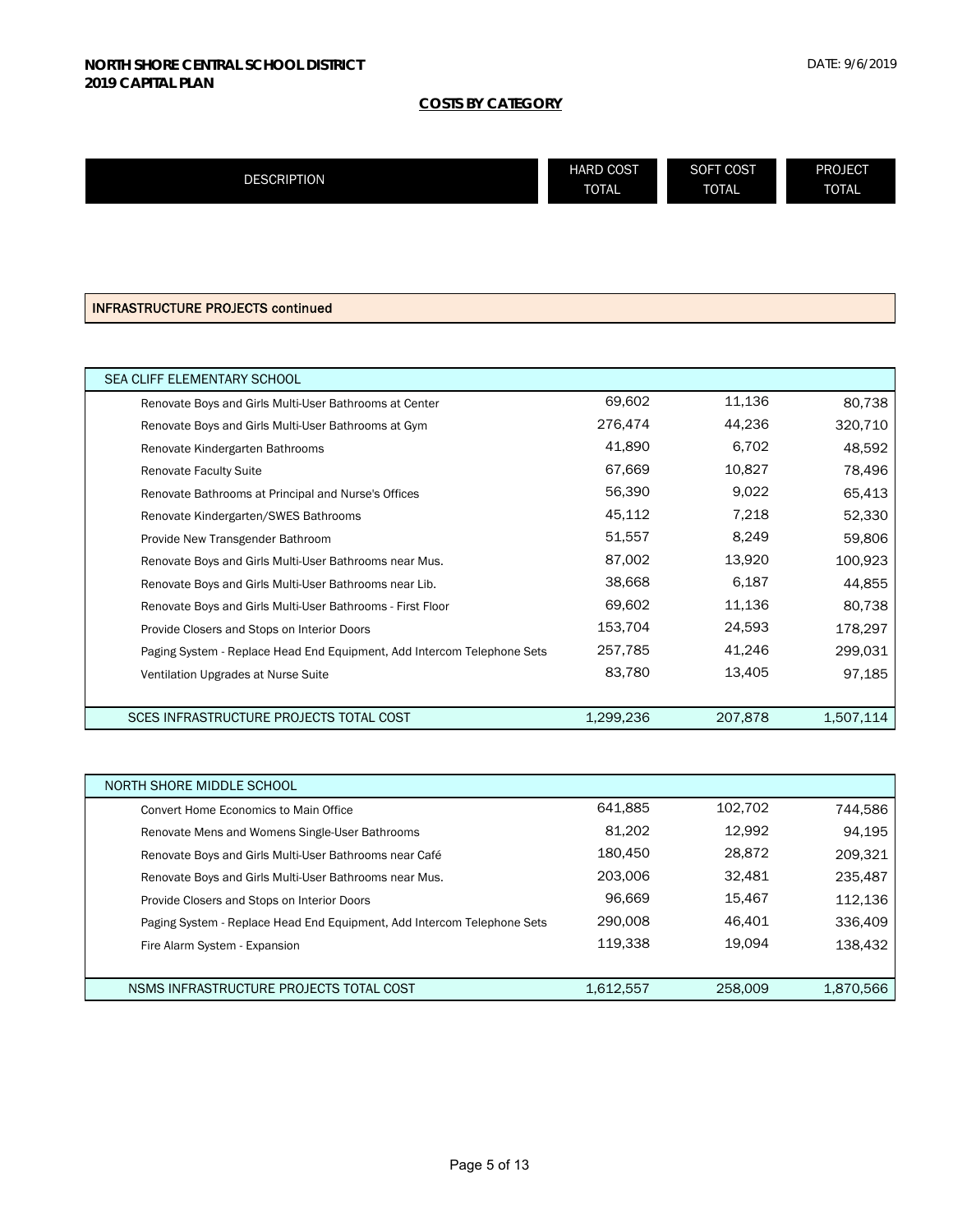| <b>DESCRIPTION</b> | <b>HARD COST</b> | SOFT COST    | <b>PROJECT</b> |
|--------------------|------------------|--------------|----------------|
|                    | <b>TOTAL</b>     | <b>TOTAL</b> | <b>TOTAL</b>   |
|                    |                  |              |                |

INFRASTRUCTURE PROJECTS continued

| NORTH SHORE HIGH SCHOOL                                                 |           |         |           |
|-------------------------------------------------------------------------|-----------|---------|-----------|
| New Bathrooms Addition (at Auditorium)                                  | 296,453   | 47,432  | 343,885   |
| Add Canopy and Reface/Refurbish Existing Canopy                         | 260,293   | 41,647  | 301,939   |
| Renovate Boys and Girls Multi-User Bathrooms                            | 98,989    | 15,838  | 114,828   |
| Renovate Boys and Girls Single-User Bathrooms                           | 19,334    | 3,093   | 22,427    |
| Renovate Main Office                                                    | 219,762   | 35,162  | 254,924   |
| Renovate Boys and Girls Locker Rooms                                    | 3,533,201 | 565,312 | 4,098,513 |
| Provide Closers and Stops on Interior Doors                             | 169,171   | 27,067  | 196,239   |
| <b>Add Charging Stations</b>                                            | 19,334    | 3,093   | 22,427    |
| Paging System - Replace Head End Equipment, Add Intercom Telephone Sets | 322,231   | 51,557  | 373,788   |
| Fire Alarm System - Replacement                                         | 804,542   | 128,727 | 933,269   |
| Ventilation Upgrades at Wood Shop                                       | 96,669    | 15,467  | 112,136   |
| Ventilation Upgrades at Nurse Suite                                     | 83,780    | 13,405  | 97,185    |
|                                                                         |           |         |           |
| NSHS INFRASTRUCTURE PROJECTS TOTAL COST                                 | 5,923,759 | 947.802 | 6.871.561 |

| ADMINISTRATION BUILDING                       |         |        |         |
|-----------------------------------------------|---------|--------|---------|
| Waterproofing at Perimteter Foundation Wall   | 25,779  | 4,125  | 29,903  |
| Tie-in Roof Leaders to New Drainage System    | 35.445  | 5.671  | 41,117  |
| Replace Wood Siding                           | 19.334  | 3.093  | 22,427  |
| Abatement Allowance at Siding Replacement     | 38,668  | 6.187  | 44,855  |
| Replace Roof                                  | 96.669  | 15.467 | 112,136 |
| Replace Original Windows                      | 64.446  | 10.311 | 74,758  |
| Repair/Restore Fire Escape                    | 6,445   | 1.031  | 7,476   |
|                                               |         |        |         |
| ADMIN BLDG INFRASTRUCTURE PROJECTS TOTAL COST | 286,786 | 45,886 | 332,672 |
|                                               |         |        |         |

| <b>INFRASTRUCTURE PROJECTS TOTAL COSTS</b><br>13,565,192<br>1,871,061<br>11,694,131 |
|-------------------------------------------------------------------------------------|
|-------------------------------------------------------------------------------------|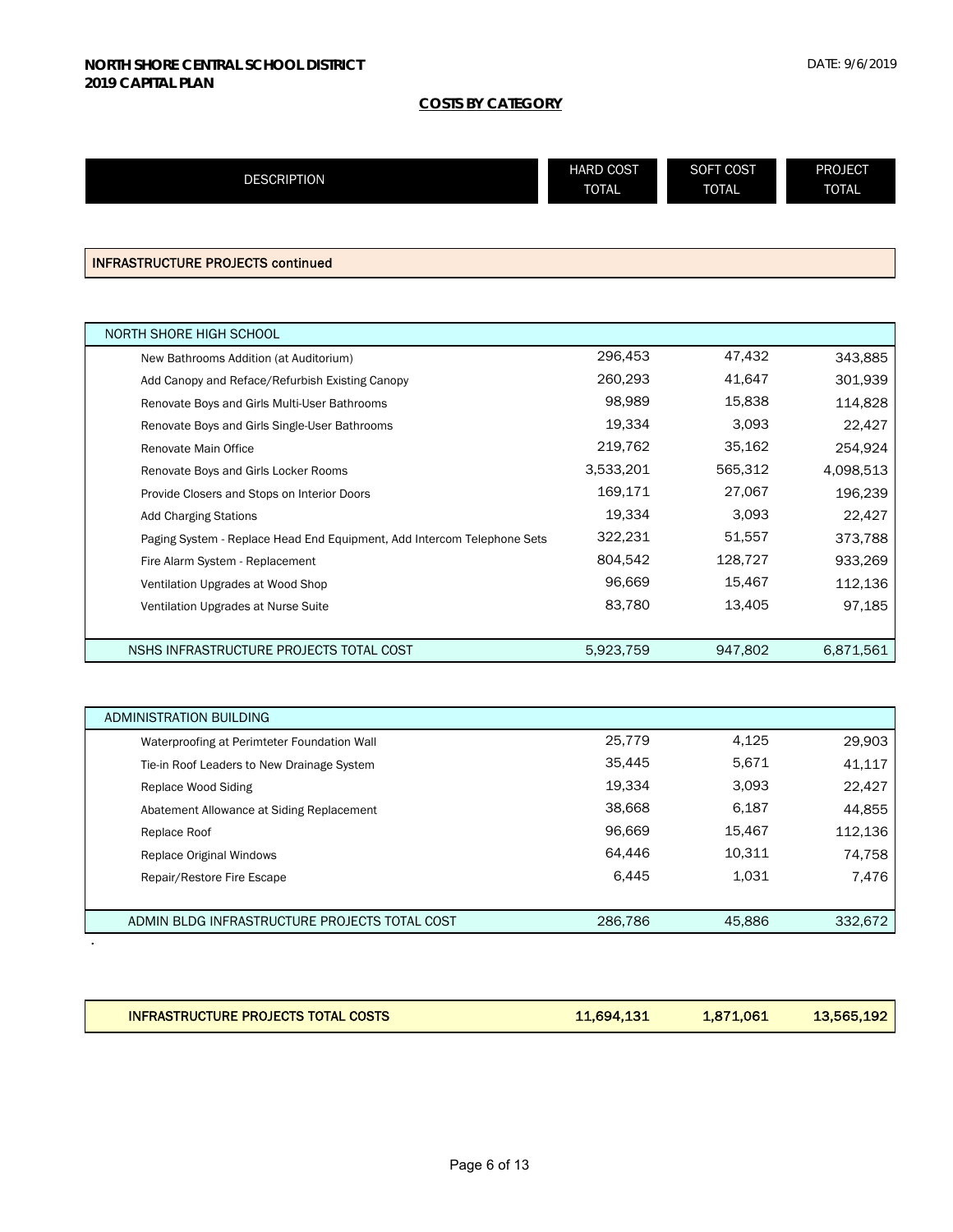|                    | <b>HARD COST</b> | SOFT COST    | <b>PROJECT</b> |
|--------------------|------------------|--------------|----------------|
| <b>DESCRIPTION</b> | <b>TOTAL</b>     | <b>TOTAL</b> | <b>TOTAL</b>   |
|                    |                  |              |                |

# HEALTH, SAFETY AND SECURITY PROJECTS

L

| <b>GLEN HEAD ELEMENTARY SCHOOL</b>                                              |         |        |         |
|---------------------------------------------------------------------------------|---------|--------|---------|
| Renovate Vestibule/ Provide Security Entrance                                   | 63.802  | 10.208 | 74.010  |
| Replace Exterior Doors at Main Entrance (Security)                              | 87.647  | 14.024 | 101.670 |
| Replace Exterior Doors around Building                                          | 123.737 | 19.798 | 143.535 |
| Card Access System - Replace/Upgrade Hardware and Software to Fully Integ       | 92.881  | 14.861 | 107,742 |
| Video Surveillance System - Replace Head End and Ancillary Equipment            | 77.336  | 12.374 | 89.709  |
| Video Surveillance System - Add (2) Interior and (6) Exterior IP Cameras inc. w | 25,779  | 4.125  | 29.903  |
| Intrusion Detection System - Replace Some Devices and Cabling; Integrate wi     | 32.508  | 5.201  | 37.710  |
| Visitor Management System - Integrate with Mass Notification System             | 25,779  | 4.125  | 29.903  |
|                                                                                 |         |        |         |
| GHES HEALTH, SAFETY AND SECURITY PROJECTS TOTAL COST                            | 529,468 | 84.715 | 614.182 |

| GLENWOOD LANDING ELEMENTARY SCHOOL                                             |         |        |         |
|--------------------------------------------------------------------------------|---------|--------|---------|
| Provide Security Furnishings at Entrance                                       | 19,334  | 3,093  | 22,427  |
| Replace Exterior Doors at Main Entrance (Security)                             | 43.823  | 7.012  | 50,835  |
| Replace Exterior Doors around Building                                         | 72.180  | 11.549 | 83.729  |
| Card Access System - Replace/Upgrade Hardware and Software to Fully Integ      | 109,142 | 17.463 | 126,605 |
| Video Surveillance System - Replace Head End and Ancillary Equipment           | 77.336  | 12.374 | 89.709  |
| Video Surveillance System - Add (2) Interior and (10) Exterior IP Cameras inc. | 38,668  | 6.187  | 44,855  |
| Intrusion Detection System - Replace Some Devices and Cabling; Integrate wi    | 38,200  | 6.112  | 44,312  |
| Visitor Management System - Integrate with Mass Notification System            | 25,779  | 4.125  | 29,903  |
|                                                                                |         |        |         |
| GLES HEALTH, SAFETY AND SECURITY PROJECTS TOTAL COST                           | 424.461 | 67.914 | 492,375 |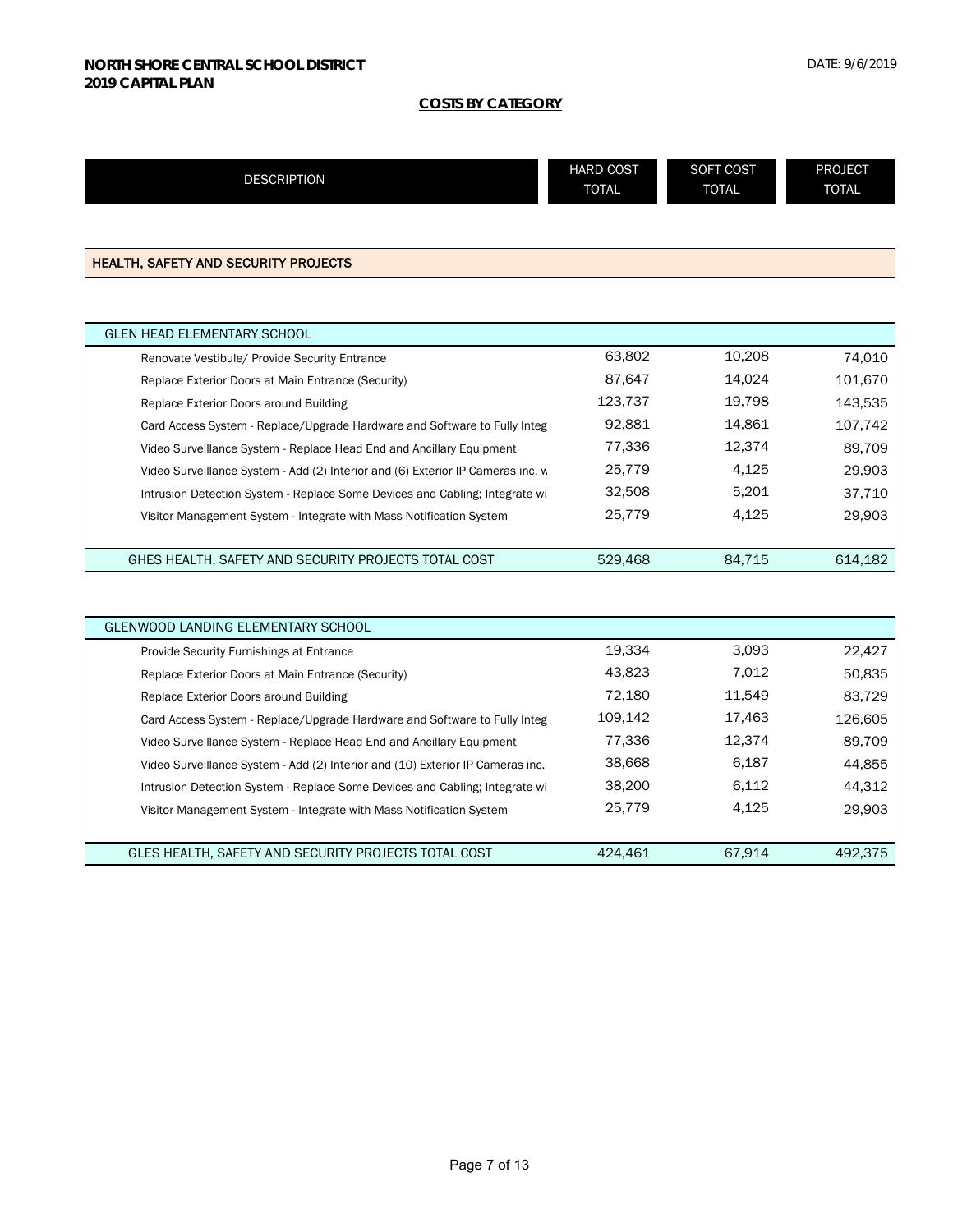| <b>DESCRIPTION</b> | <b>HARD COST</b> | SOFT COST    | <b>PROJECT</b> |
|--------------------|------------------|--------------|----------------|
|                    | <b>TOTAL</b>     | <b>TOTAL</b> | <b>TOTAL</b>   |
|                    |                  |              |                |

# HEALTH, SAFETY AND SECURITY PROJECTS continued

| <b>SEA CLIFF ELEMENTARY SCHOOL</b>                                             |         |         |         |
|--------------------------------------------------------------------------------|---------|---------|---------|
| Renovate Vestibule/ Provide Security Entrance                                  | 118,581 | 18.973  | 137,554 |
| Provide Handicapped Lift at Entrance                                           | 36,090  | 5.774   | 41,864  |
| Renovate Psychology Office                                                     | 111.170 | 17.787  | 128,957 |
| Replace Exterior Doors at Main Entrance (Security)                             | 25,779  | 4.125   | 29,903  |
| Replace Exterior Doors at Auditorium                                           | 41.246  | 6.599   | 47,845  |
| Card Access System - Replace/Upgrade Hardware and Software to Fully Integ      | 104,998 | 16,800  | 121.798 |
| Video Surveillance System - Replace Head End and Ancillary Equipment           | 77,336  | 12.374  | 89,709  |
| Video Surveillance System - Add (17) Interior IP Cameras inc. wire, cut and pa | 54,779  | 8,765   | 63,544  |
| Intrusion Detection System - Replace Some Devices and Cabling; Integrate wi    | 36,749  | 5,880   | 42.629  |
| Visitor Management System - Integrate with Mass Notification System            | 25,779  | 4.125   | 29.903  |
|                                                                                |         |         |         |
| SCES HEALTH, SAFETY AND SECURITY PROJECTS TOTAL COST                           | 632.506 | 101.201 | 733.707 |

| NORTH SHORE MIDDLE SCHOOL                                                      |         |         |         |
|--------------------------------------------------------------------------------|---------|---------|---------|
| New Security Vestibule Addition                                                | 336.732 | 53,877  | 390,609 |
| Card Access System - Replace/Upgrade Hardware and Software to Fully Integ      | 128.668 | 20.587  | 149,255 |
| Video Surveillance System - Replace Head End and Ancillary Equipment           | 96.669  | 15.467  | 112,136 |
| Video Surveillance System - Add (15) Exterior IP Cameras inc. wire, cut and pa | 48.335  | 7.734   | 56,068  |
| Intrusion Detection System - Replace Some Devices and Cabling; Integrate wi    | 45.034  | 7.205   | 52,239  |
| Visitor Management System - Integrate with Mass Notification System            | 25.779  | 4.125   | 29,903  |
|                                                                                |         |         |         |
| NSMS HEALTH, SAFETY AND SECURITY PROJECTS TOTAL COST                           | 681.216 | 108.995 | 790,211 |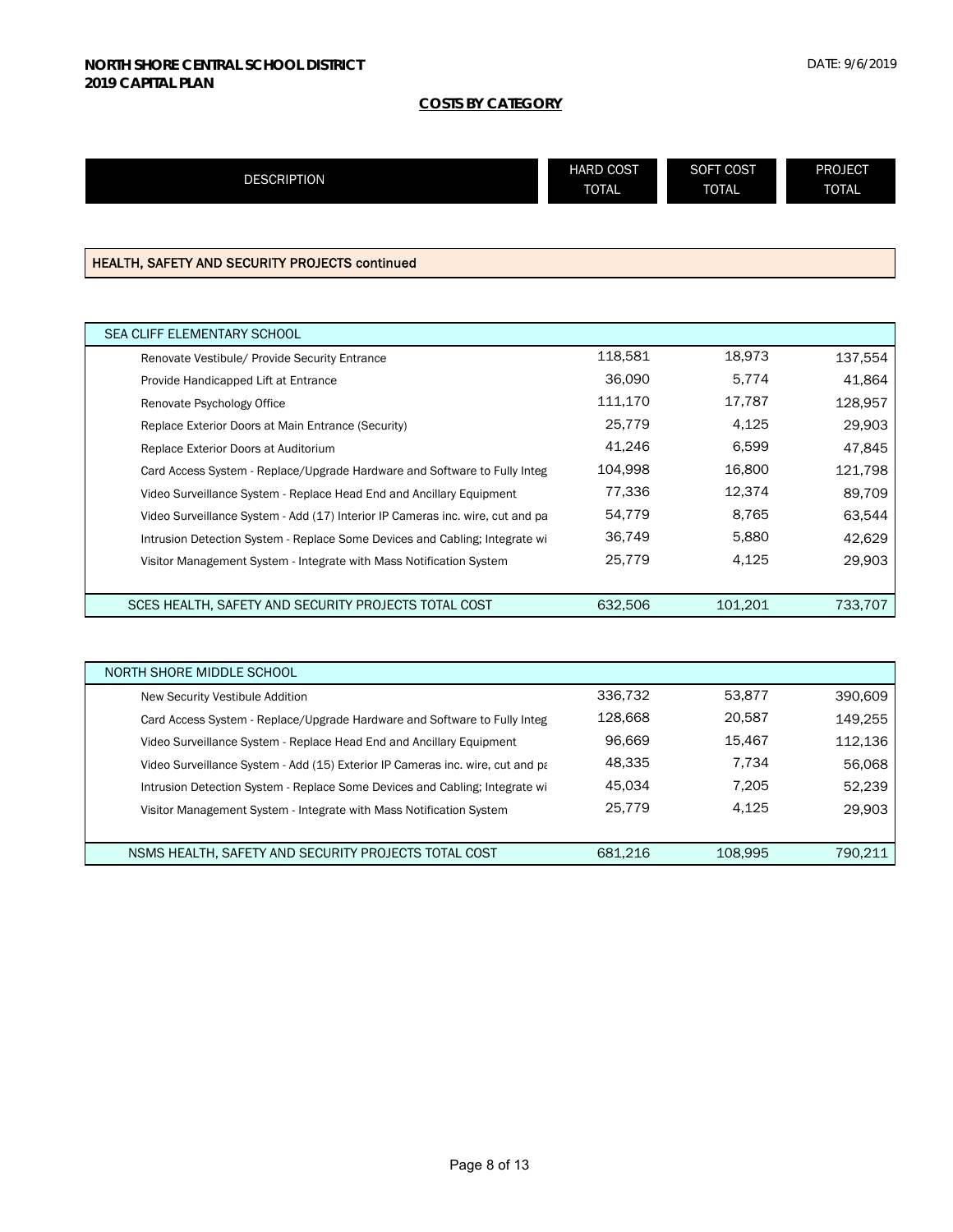| <b>DESCRIPTION</b>                                                             | <b>HARD COST</b><br><b>TOTAL</b> | <b>SOFT COST</b><br><b>TOTAL</b> | <b>PROJECT</b><br><b>TOTAL</b> |
|--------------------------------------------------------------------------------|----------------------------------|----------------------------------|--------------------------------|
|                                                                                |                                  |                                  |                                |
| <b>HEALTH, SAFETY AND SECURITY PROJECTS continued</b>                          |                                  |                                  |                                |
|                                                                                |                                  |                                  |                                |
| NORTH SHORE HIGH SCHOOL                                                        |                                  |                                  |                                |
| New Security Vestibule Addition                                                | 676,943                          | 108,311                          | 785,254                        |
| Card Access System - Replace/Upgrade Hardware and Software to Fully Integ      | 201,135                          | 32,182                           | 233,317                        |
| Video Surveillance System - Replace Head End and Ancillary Equipment           | 116,003                          | 18,561                           | 134,564                        |
| Video Surveillance System - Add (12) Interior and (20) Exterior IP Cameras inc | 103,114                          | 16,498                           | 119,612                        |
| Intrusion Detection System - Replace Some Devices and Cabling; Integrate wi    | 70,397                           | 11,264                           | 81,661                         |
| Visitor Management System - Integrate with Mass Notification System            | 25,779                           | 4,125                            | 29,903                         |
| NSHS HEALTH, SAFETY AND SECURITY PROJECTS TOTAL COST                           | 1.193.372                        | 190.940                          | 1.384.312                      |

| ADMINISTRATION BUILDING                               |  |  |
|-------------------------------------------------------|--|--|
| No work in this category                              |  |  |
|                                                       |  |  |
| ADMIN HEALTH, SAFETY AND SECURITY PROJECTS TOTAL COST |  |  |

| <b>HEALTH, SAFETY AND SECURITY PROJECTS TOTAL COSTS</b> | 3.461,023 | 553.764 | 4.014.787 |
|---------------------------------------------------------|-----------|---------|-----------|
|                                                         |           |         |           |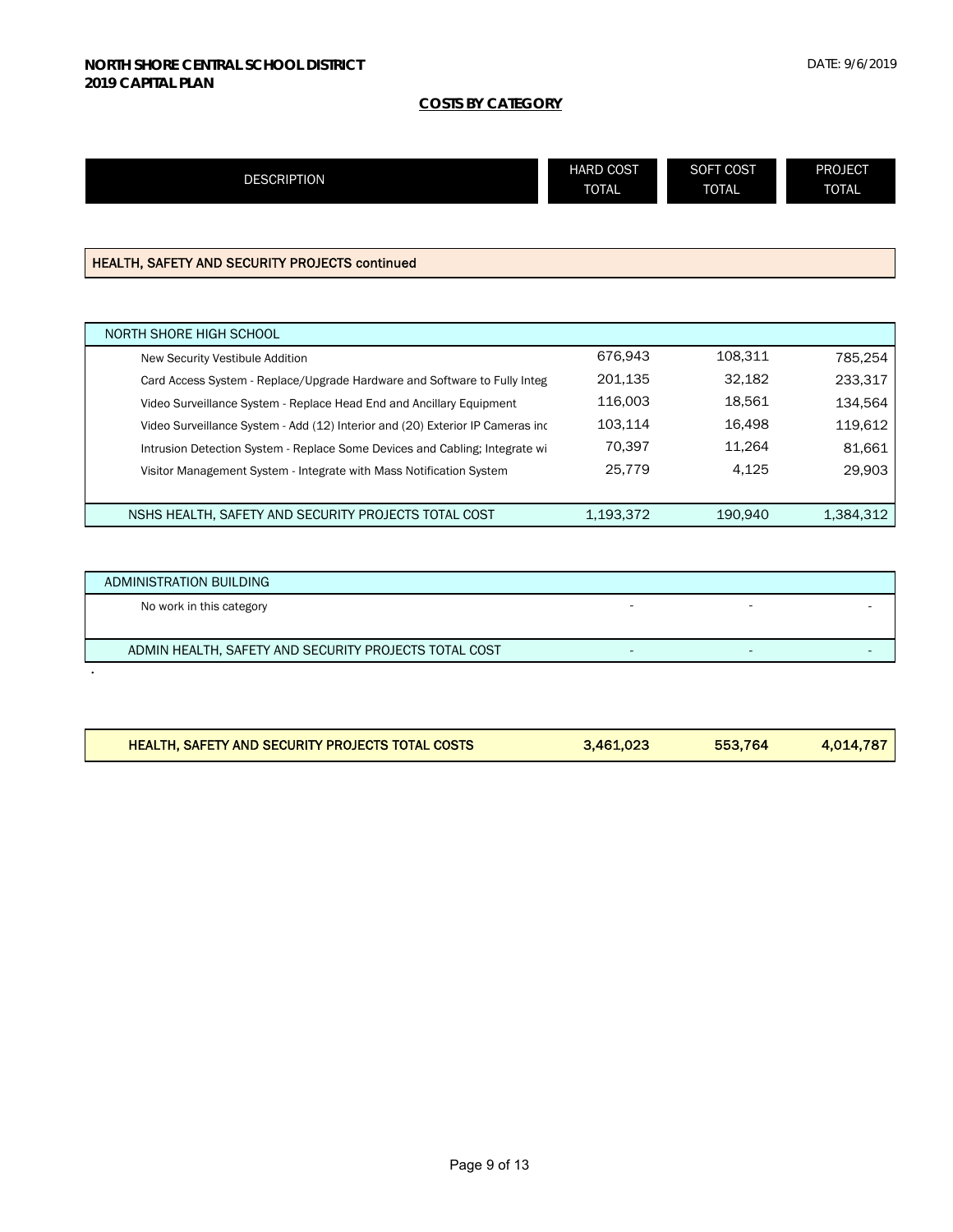| <b>DESCRIPTION</b>                                             | <b>HARD COST</b><br><b>TOTAL</b> | SOFT COST<br><b>TOTAL</b> | <b>PROJECT</b><br><b>TOTAL</b> |
|----------------------------------------------------------------|----------------------------------|---------------------------|--------------------------------|
|                                                                |                                  |                           |                                |
| AIR CONDITIONING PROJECTS                                      |                                  |                           |                                |
|                                                                |                                  |                           |                                |
| <b>GLEN HEAD ELEMENTARY SCHOOL</b>                             |                                  |                           |                                |
| Air Conditioning - Ductless Split Systems at Selcted Areas     | 393,461                          | 62,954                    | 456,415                        |
| Electrical Infrastructure Upgrades to Support Air Conditioning | 57,172                           | 9,148                     | 66,320                         |
| GHES AIR CONDITIONING PROJECTS TOTAL COST                      | 450,634                          | 72,101                    | 522,735                        |
|                                                                |                                  |                           |                                |
| <b>GLENWOOD LANDING ELEMENTARY SCHOOL</b>                      |                                  |                           |                                |
| Air Conditioning - Ductless Split Systems at Selcted Areas     | 511,096                          | 81,775                    | 592,872                        |
| Electrical Infrastructure Upgrades to Support Air Conditioning | 57,172                           | 9,148                     | 66,320                         |
| GLES AIR CONDITIONING PROJECTS TOTAL COST                      | 568,269                          | 90,923                    | 659,192                        |
|                                                                |                                  |                           |                                |
| SEA CLIFF ELEMENTARY SCHOOL                                    |                                  |                           |                                |
| Air Conditioning - Ductless Split Systems at Selcted Areas     | 459,948                          | 73,592                    | 533,539                        |
| Electrical Infrastructure Upgrades to Support Air Conditioning | 71,258                           | 11,401                    | 82,660                         |
| SCES AIR CONDITIONING PROJECTS TOTAL COST                      | 531,206                          | 84,993                    | 616,199                        |
|                                                                |                                  |                           |                                |
| <b>NORTH SHORE MIDDLE SCHOOL</b>                               |                                  |                           |                                |
| Air Conditioning at Classrooms (other rooms to be in EPC)      | 169,945                          | 27,191                    | 197,136                        |
| Electrical Infrastructure Upgrades to Support Air Conditioning | 72,916                           | 11,666                    | 84,582                         |
| NSMS AIR CONDITIONING PROJECTS TOTAL COST                      | 242,860                          | 38,858                    | 281,718                        |
|                                                                |                                  |                           |                                |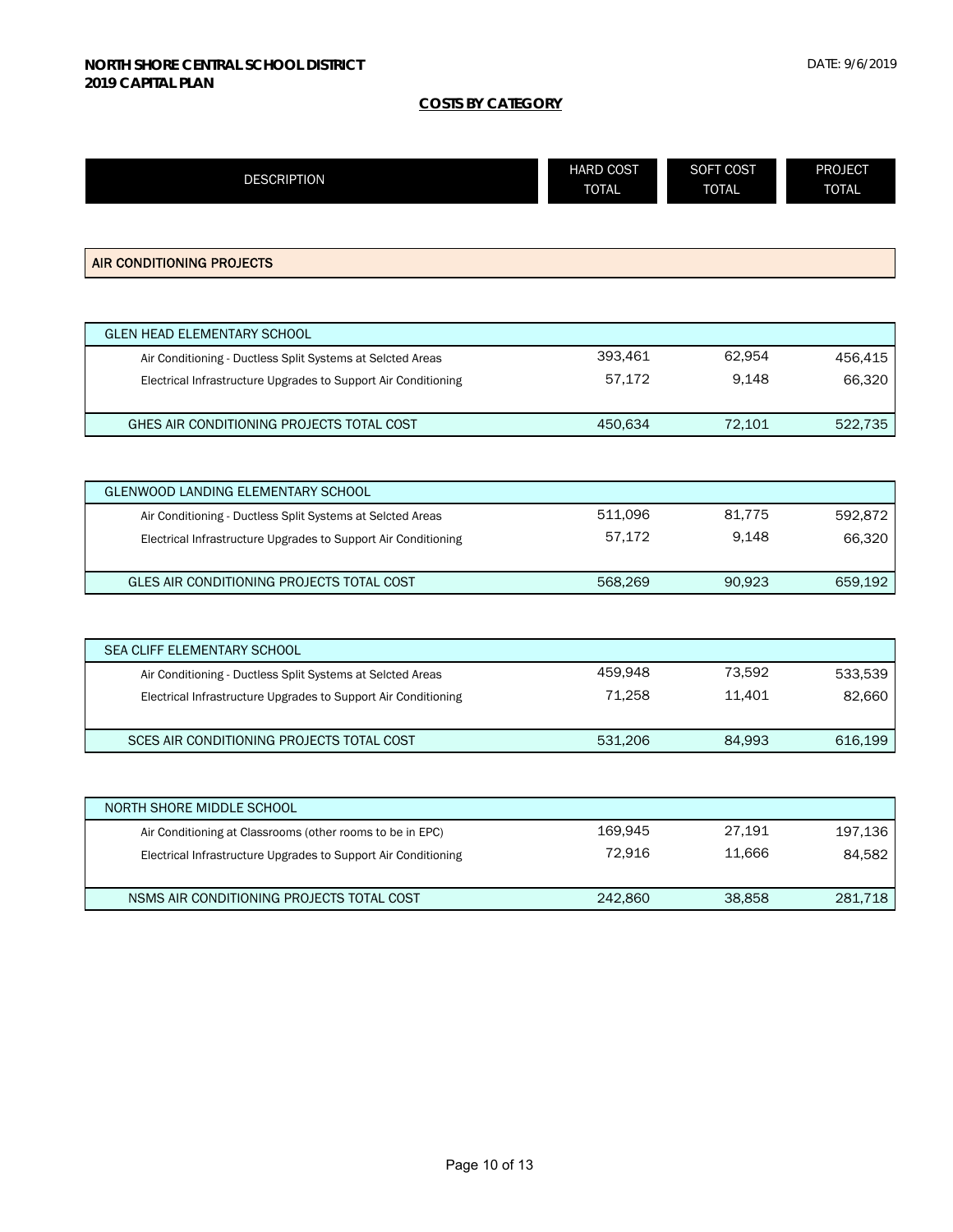| <b>DESCRIPTION</b>                                             | <b>HARD COST</b><br><b>TOTAL</b> | SOFT COST<br><b>TOTAL</b> | <b>PROJECT</b><br><b>TOTAL</b> |
|----------------------------------------------------------------|----------------------------------|---------------------------|--------------------------------|
|                                                                |                                  |                           |                                |
| AIR CONDITIONING PROJECTS continued                            |                                  |                           |                                |
|                                                                |                                  |                           |                                |
| NORTH SHORE HIGH SCHOOL                                        |                                  |                           |                                |
| Air Conditioning at Classrooms (other rooms to be in EPC)      | 434,303                          | 69,489                    | 503,792                        |
| Electrical Infrastructure Upgrades to Support Air Conditioning | 108,545                          | 17,367                    | 125,912                        |
| NSHS AIR CONDITIONING PROJECTS TOTAL COST                      | 542,848                          | 86,856                    | 629,704                        |
|                                                                |                                  |                           |                                |
| ADMINISTRATION BUILDING                                        |                                  |                           |                                |
| No work in this category                                       |                                  |                           |                                |
| ADMIN BLDG AIR CONDITIONING PROJECTS TOTAL COST                | ٠                                |                           |                                |

| AIR CONDITIONING PROJECTS TOTAL COSTS | 2,335,816 | 373.731 | 2,709,547 |
|---------------------------------------|-----------|---------|-----------|
|                                       |           |         |           |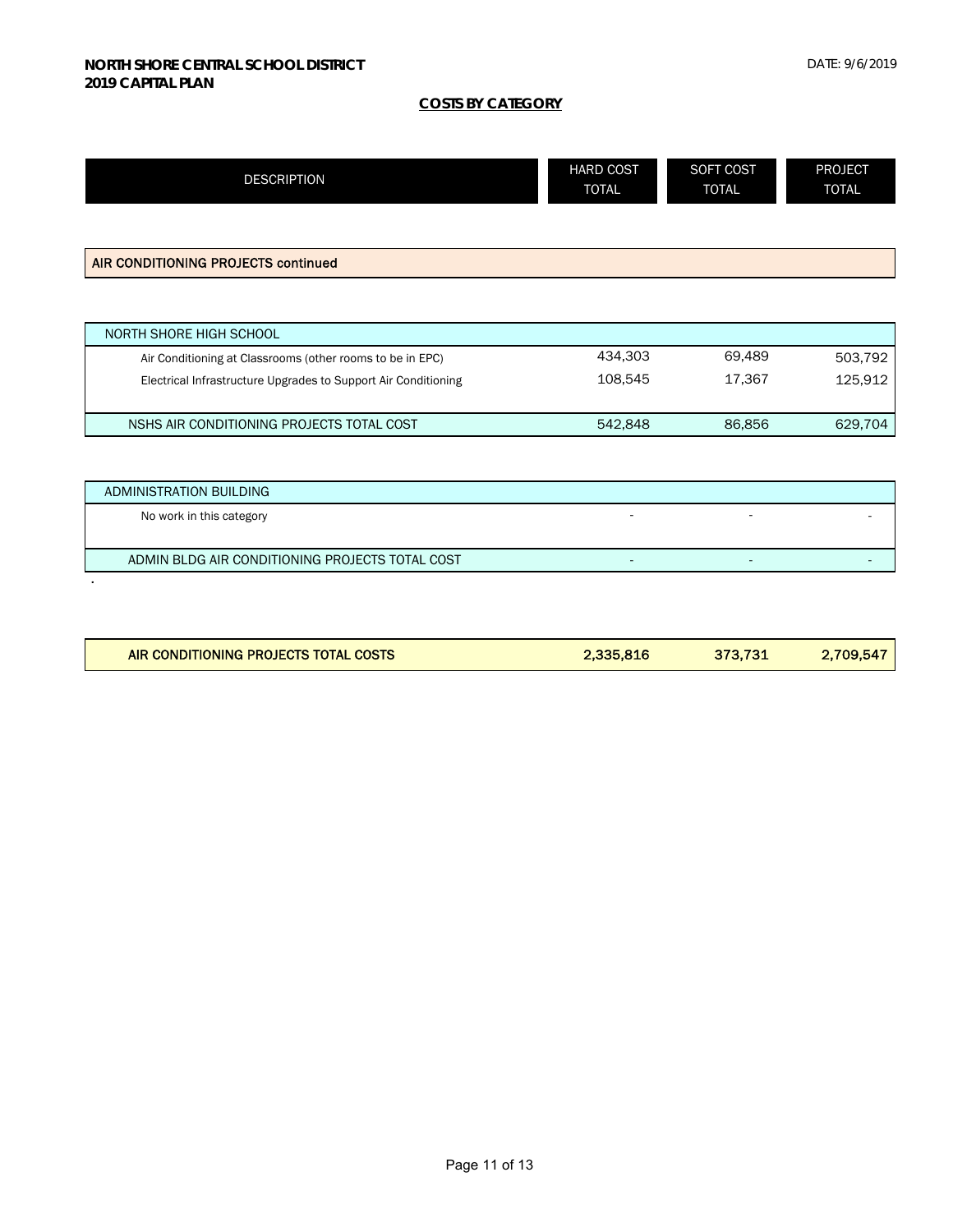| <b>DESCRIPTION</b>                 | <b>HARD COST</b><br><b>TOTAL</b> | SOFT COST<br><b>TOTAL</b> | <b>PROJECT</b><br><b>TOTAL</b> |
|------------------------------------|----------------------------------|---------------------------|--------------------------------|
| <b>SITEWORK PROJECTS</b>           |                                  |                           |                                |
| <b>GLEN HEAD ELEMENTARY SCHOOL</b> |                                  |                           |                                |

| No work in this category          |  |  |
|-----------------------------------|--|--|
|                                   |  |  |
| GHES SITEWORK PROJECTS TOTAL COST |  |  |
|                                   |  |  |

| GLENWOOD LANDING ELEMENTARY SCHOOL |  |  |
|------------------------------------|--|--|
| No work in this category           |  |  |
|                                    |  |  |
| GLES SITEWORK PROJECTS TOTAL COST  |  |  |

| <b>SEA CLIFF ELEMENTARY SCHOOL</b>             |         |        |         |
|------------------------------------------------|---------|--------|---------|
| Replace Entrance Stair with New Stair and Ramp | 154.671 | 24.747 | 179,418 |
| SCES SITEWORK PROJECTS TOTAL COST              | 154.671 | 24.747 | 179,418 |

| NORTH SHORE MIDDLE SCHOOL         |  |  |
|-----------------------------------|--|--|
| No work in this category          |  |  |
|                                   |  |  |
| NSMS SITEWORK PROJECTS TOTAL COST |  |  |

| NORTH SHORE HIGH SCHOOL           |        |        |         |
|-----------------------------------|--------|--------|---------|
| Replace Press Box                 | 96.669 | 15.467 | 112,136 |
| NSHS SITEWORK PROJECTS TOTAL COST | 96,669 | 15.467 | 112,136 |